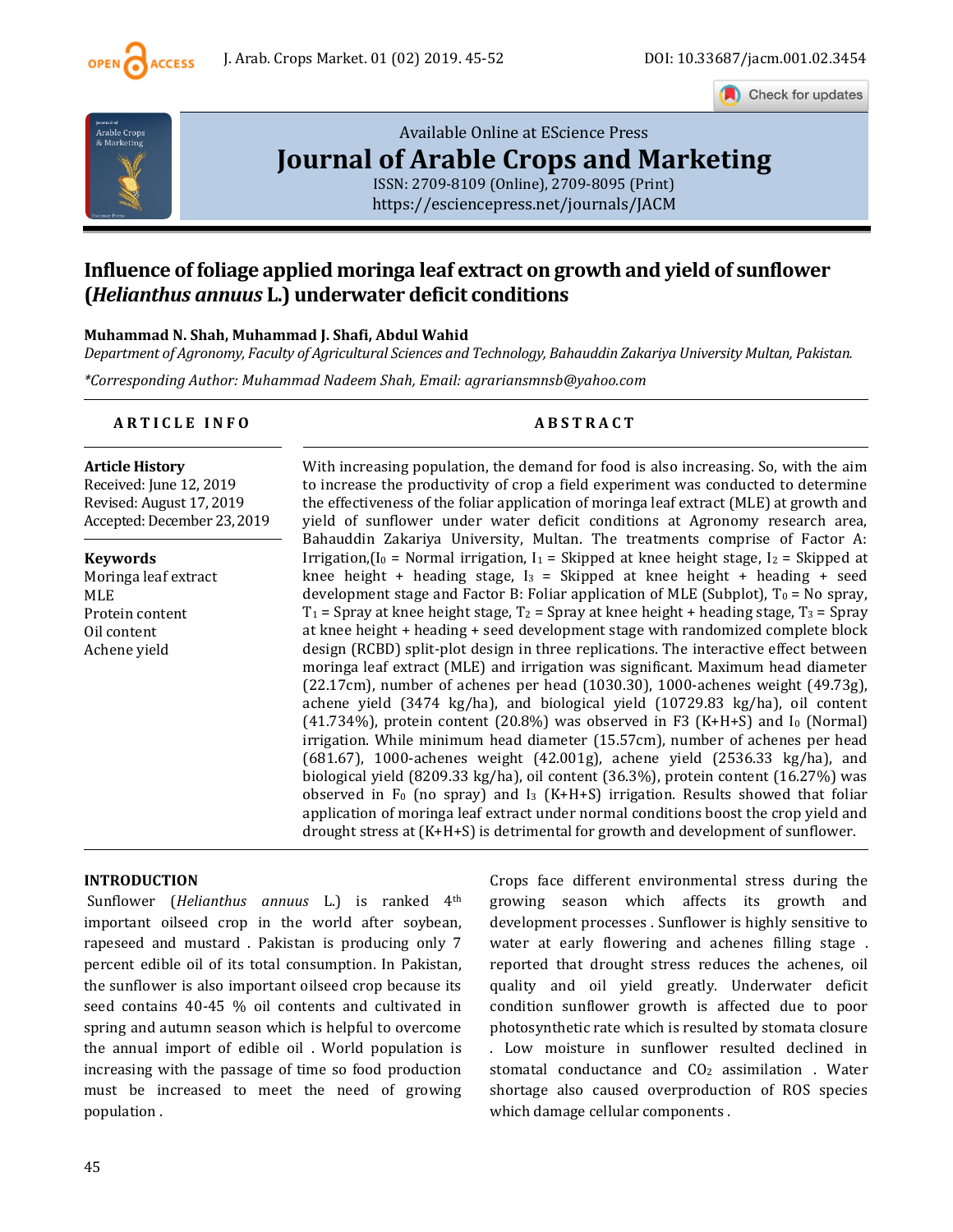To overcome this water shortage in field crop production different strategies like cultural practices and breeding strategies can be adopted. Exogenous applications of natural growth regulators like auxins and osmoprotectants can also make the crop resistant to drought stress. Different synthetic and natural growth regulators are being used but natural growth regulators is gaining popularity as they are environmentally safe and cheap.

Among them, Moringa leaf extracts (MLE) has a notable position. Moringa is considered a miracle tree because it is a source of protein, vitamin C, easily digestible iron (Fe) and Ca . Moringa leaves extract produced effective growth hormones . He also resulted that it increases crop yield up to 30%. reported that moringa leaf extract enhances the crop growth, improve the resistance against pests and diseases, accelerate the size and number of fruits, number of roots and whole plant defence system.

# **MATERIALS AND METHODS**

# **Preparation of Moringa leaf extract**

For moringa leaf extract (MLE), young moringa (*Moringa oleifera* L.) leaves were harvested from research area of Department of Forestry, Faculty of Agricultural Sciences and Technology, Bahauddin Zakariya University, Multan, Pakistan. In extraction machine young laves of moringa were ground with water at the rate of 1L per 10kg fresh material as described by . After grinding, the material was sieved via muslin cloth and was centrifuged for 15 mints at 8000×g. The dilution of (1:30) MLE-30 (1ml MLE diluted with 30ml distilled water) of the extract was prepared as described by and this solution was used in the experiment as a foliar spray.

# **Experimental treatments, design and crop husbandry**

# **Experimental treatments**

This field experiment was conducted at the Research area of Department of Agronomy, Faculty of Agricultural Sciences and Technology, Bahauddin Zakariya University, Multan, Pakistan. This site lies at 30.258˚ N and 71.517˚ E. The experimental treatments were comprised of two factors, Factor-A: Irrigation (Main plot),  $I_0$  = Normal irrigation,  $I_1$  = Skipped at knee height stage,  $I_2$  = Skipped at knee height + heading stage,  $I_3$  = Skipped at knee height + heading + seed development stage, Factor B: Foliar application of MLE (Subplot),  $T_0 =$ No spray,  $T_1$  = Spray at knee height stage,  $T_2$  = Spray at knee height + heading stage,  $T_3$  = Spray at knee height + heading + seed development stage.

# **Experimental design**

The experiment was laid out in Randomized Complete Block Design (RCBD) with the split-plot arrangement was laid out in three replicates. The net plot size was 15m2.

# **Crop husbandry**

For fine field bed preparation, the designed field was ploughed 2 times and tractor drew blade was used for eradication of weeds and other roots. For sowing purpose, fine structures of ridges were made at the distance of  $(R \times R)$  5 feet. A hybrid seed of (Hysun-33) was collected from the local market (Seraj Agro Services) of Multan. The crop was sown during the spring season on January 15, 2018. To attain the desired population, the optimum distance from the plant to plant was kept (P×P= 0.75 feet). A recommended dose of NPK was applied @ of 150, 100 and 60 kg/ha. The sources of artificial fertilizer include the DAP, Urea and SOP. The total amount of Nitrogen was applied into three splits, the 1/3 amount of nitrogen was applied at the time of sowing; the leftover amount of nitrogen was applied at 2nd and 4th irrigation. To attain the desired population, thinning was done at  $3<sup>rd</sup>$  leaf stage. Due to sensitive to hormones, the use of herbicides or weedicides was avoided. To control weeds competition, manual weeding and hoeing was done. In irrigation scheduling, first irrigation was applied after 15 days of sowing, second irrigation was applied at knee height,  $3<sup>rd</sup>$  irrigation was applied at 50 days after sowing (DAS),  $4<sup>th</sup>$  irrigation was applied at 70 days after sowing (DAS), and last irrigation was applied at the seed development stage. In drought stress treatments, as per treatments, the irrigation was skipped at knee height stage, heading stage and seed developmental stage. Foliar spray of moringa leaf extract (MLE) was sprayed at knee height, heading stage and seed development as per treatments. Crop protection measurements were also done at every stage. The sprays of Carbofuran @ 8kg/acre and Lufenuran @ 250ml/acre were sprayed at leaf stage to protect from stem borer and attack of armyworm respectively. During experiment different morphological, physiological and yield-related attributes were observed.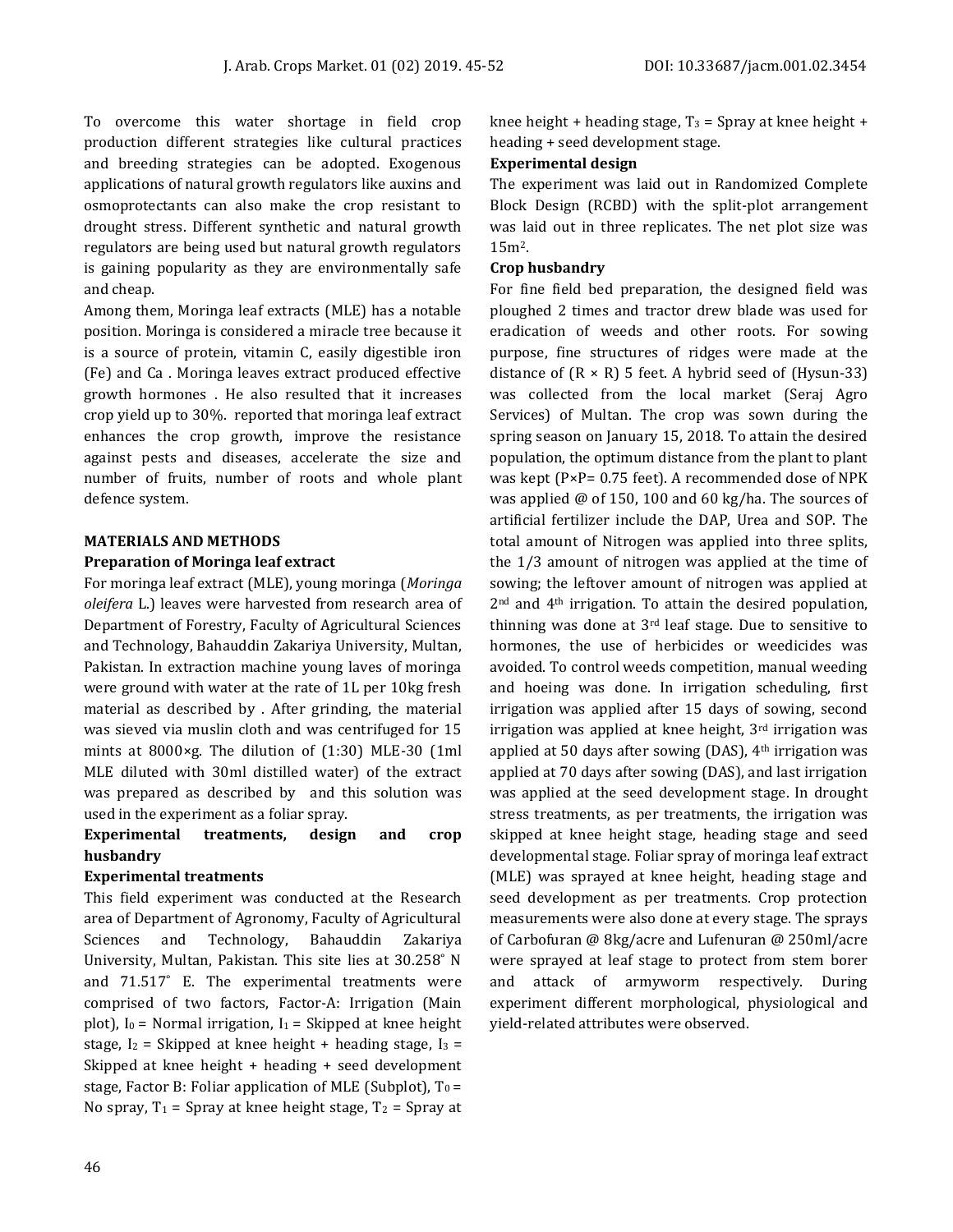| Determination        | Value           | Unit                 |  |  |  |
|----------------------|-----------------|----------------------|--|--|--|
| pH                   | 8.6             |                      |  |  |  |
| EC                   | 2.5             | $d$ sm $-1$          |  |  |  |
| Organic matter (O.M) | 0.67            | $\%$                 |  |  |  |
| N                    | 0.04            | $\frac{0}{0}$<br>Ppm |  |  |  |
| P                    | 5.51            |                      |  |  |  |
| K                    | 192             | Ppm                  |  |  |  |
| Sand                 | 27              | $\%$                 |  |  |  |
| Silt                 | 52              | $\%$                 |  |  |  |
| Clay                 | 21              | $\%$                 |  |  |  |
| Soil texture         | Silty clay loam |                      |  |  |  |

Table 1. Pre experiment physicochemical analysis of soil.

#### **Procedures**

#### **Leaf area index**

Leaf area index was calculated by Watson (1947) formula. To calculate leaf area index, total plant in the area of 1m2 were harvested and their leaves were weighed immediately.

$$
LAI = \frac{Leaf\ area\ (cm)}{Ground\ area\ (cm)}
$$

To calculate leaf area, leaf length was multiplied by means of leaf width.

# **Crop growth rate (g m-2 day-1)**

To determine crop growth rate, five plants from each plot were chopped after harvesting with an interval of thirty days. Chopped samples were oven dried at  $70^{\circ}$ C and constant their dry weight to determining crop growth rate as by Hunt (1978).

 $CGR = w_2-w_1/t_2-t_1$ 

Where  $w_1$  and  $w_2$  are final dry matter at  $t_1$  and  $t_2$ respectively.

# **Net assimilation rate (gm2day-1)**

Hunt (1978) formula was used to calculate net assimilation rate.

NAR= TDM/LAD (Where TDM is total dry matter)

## **Achenes oil contents (%)**

It was measured by Soxhlet Fat Extraction method (A.O.A.C., 1990) with the following equation.

Oil percentage= wt. of flask  $+$  oil - the weight of flask / wt. of flask + achenes-weight of flask × 100

# **Achenes protein contents (%)**

Kjeldahl method (Bremner, 1964) was used to calculate Achene protein contents (%) by given formula.

Protein  $(\% ) = (V_1 - V_2) N / 100 W \times 6.25 \times 14 \times 100$ Where,  $V_1$  = titration sample (ml),  $V_2$  = Blank titration (ml), N = Sulphuric acid Normality

# W = Weight of sample

#### **Weather data**

Weather data was obtained from the observatory (agrometrological department) of Central Cotton Research Institute (CCRI), Multan.

#### **Statistical analysis**

The data was analyzed to Fischer's analysis of the variance by using the Statistix 8.1. By using the LSD test with  $P \le 5\%$  multiple the comparisons to separate means of the treatments were performed.



Figure 1. Meteorological data of air temperature sunshine and air temperature.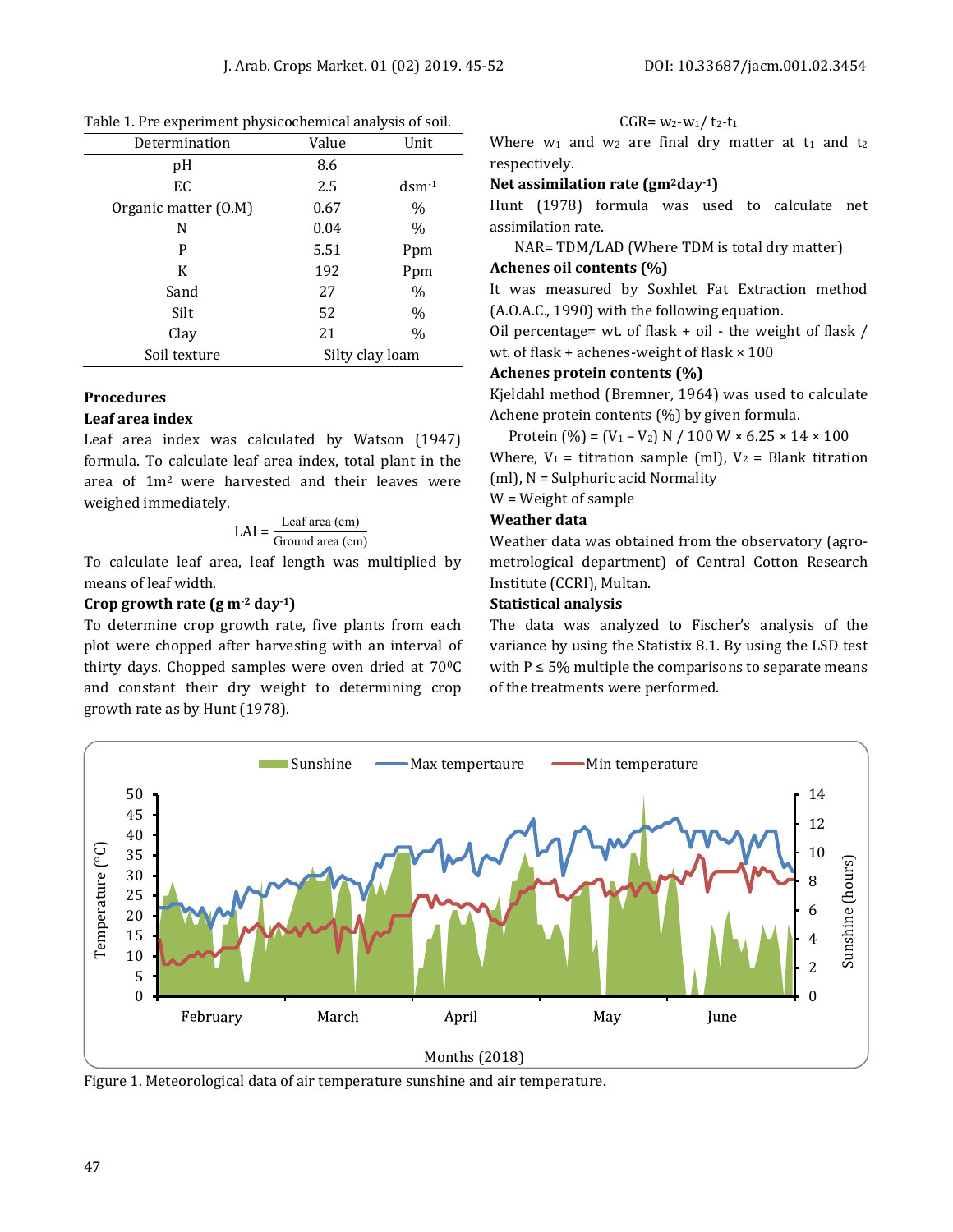

Figure 2. Meteorological data of relative humidity and rainfall recorded,

# **RESULTS**

Application of moringa leaf extracts foliar spray and irrigation levels significantly affect the growth, yield and quality attributes of sunflower (table 2). The interaction of moringa leaf extract with irrigation levels also significantly affected on plant height, head diameter, stem diameter, number of achenes per head, 100 achenes weight, oil yield, protein yield, achenes yield, straw yield and biological yield. The interaction of foliar application of moringa leaf extract an irrigation regime was also significant on quality parameters like oil contents and protein contents on crop growth rate (CGR) and leaf area duration (LAD).

Foliar application of moringa leaf extract (MLE) at F3  $(K+H+S)$  stage with I<sub>0</sub> (normal irrigation significantly (p≤0.05) increased the plant height (257.33), head diameter (22.17cm), stem diameter (4.43cm), number of aches per head (1030.30) and 1000-achenes weight  $(49.7g)$  as compared to  $F_0$  (no spray) with I<sub>3</sub> where minimum plant height (225.33), head diameter

(19.57cm), stem diameter (4.03cm), number of aches per head (1001.7) and 1000-achenes weight (47.8g) was observed.

Yield attributes were ranged from Oil yield (1449.9- 1322.7kg/ha), achenes yield (3474-3306.7kg/ha), straw yield (7505-7171kg/ha) and biological yield (10979- 10478.6kg/ha) at  $F_3$  with  $I_0$  and  $F_0$  with  $I_3$  respectively (table 2).

Like growth and yield parameters, quality and physiological parameters were also affected by foliar application of moringa leaf extract (MLE) and irrigation regimes. Maximum oil contents (41.7%), protein contents (20.8%), harvest index (31.64), leaf area duration (171.5) and crop growth rate (15.89) was observed at  $F_3$  (K+H+S) stage and I<sub>0</sub> treatment. While, minimum oil contents (40%), protein contents (19.47%), leaf area duration (134.2) and crop growth rate (12.54) was observed in  $F_0$  (no sprat) and minimum harvest index (31.26) was observed at  $F_0$  (K+H) and I3treatment.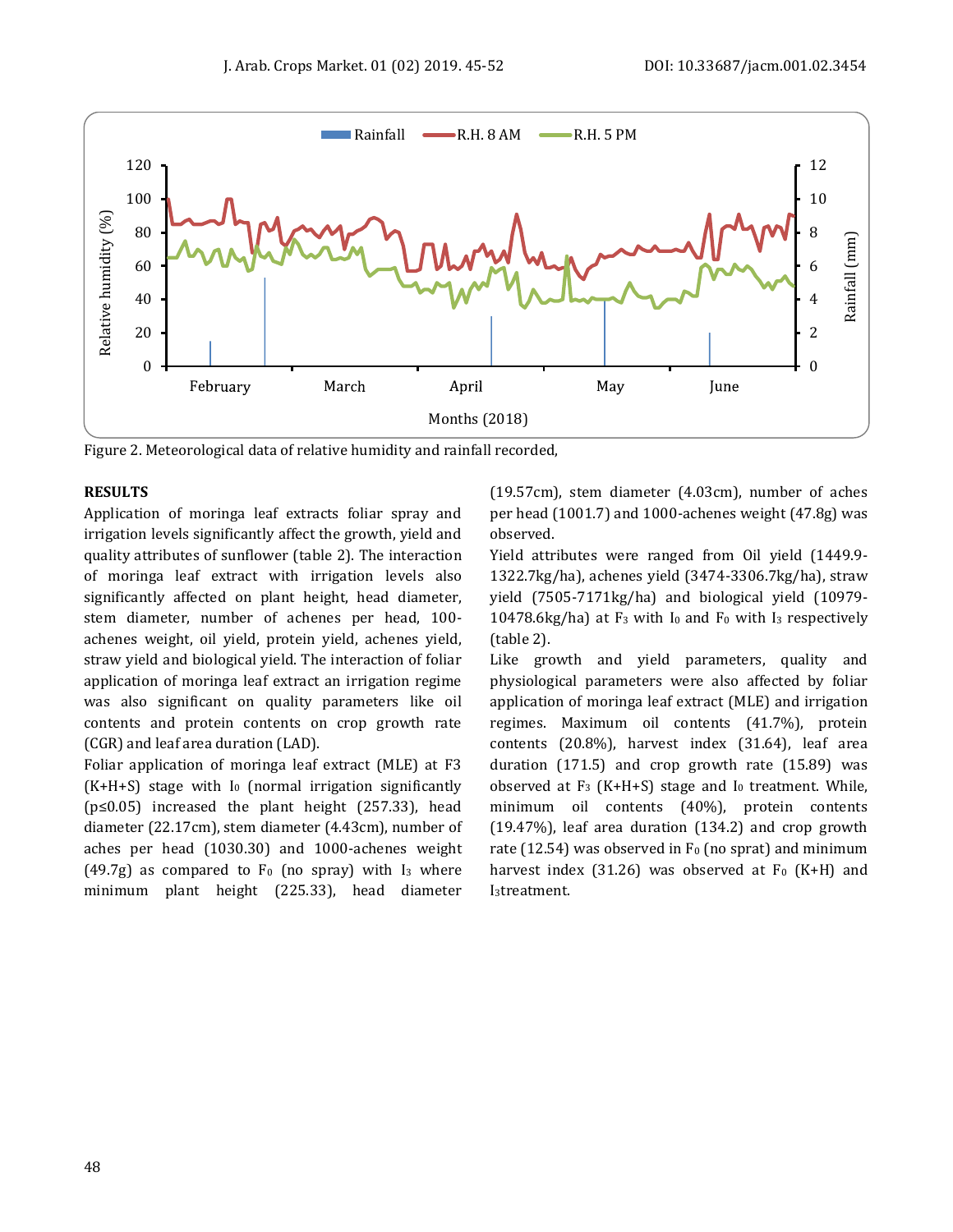

Figure 3. Effect of foliar application of moringa leaf extract (MLE) on Leaf area index of sunflower under different irrigation regimes.

 $K + H$  = knee height + heading;  $K + S$  = knee height + seed development;  $K + H + S$  = knee height + heading + seed development



Figure 4. Total dry matter of sunflower as the affected by foliar applied moringa leaf extract under various irrigation regimes

 $K + H =$  knee height + heading;  $K + S =$  knee height + seed development;  $K + H + S =$  knee height + heading + seed development

#### **DISCUSSION**

In the world, the sunflower is an important oilseed crop and ranked as 4th after soybean, rapeseed and peanut . In Pakistan, it is also cultivated during spring and autumn season as an oilseed crop. Sunflower achenes contain 40-45 % oil of high quality . In crop production, water stress is a great environmental limitation and it depends on some factors like rainfall distribution and occurrences, soil water storing capacity and evaporative demand . Sunflower is sensitive to heat and water stress at flowering and achenes filling stage due to inadequacy in regulating the transpiration rate and leaf expression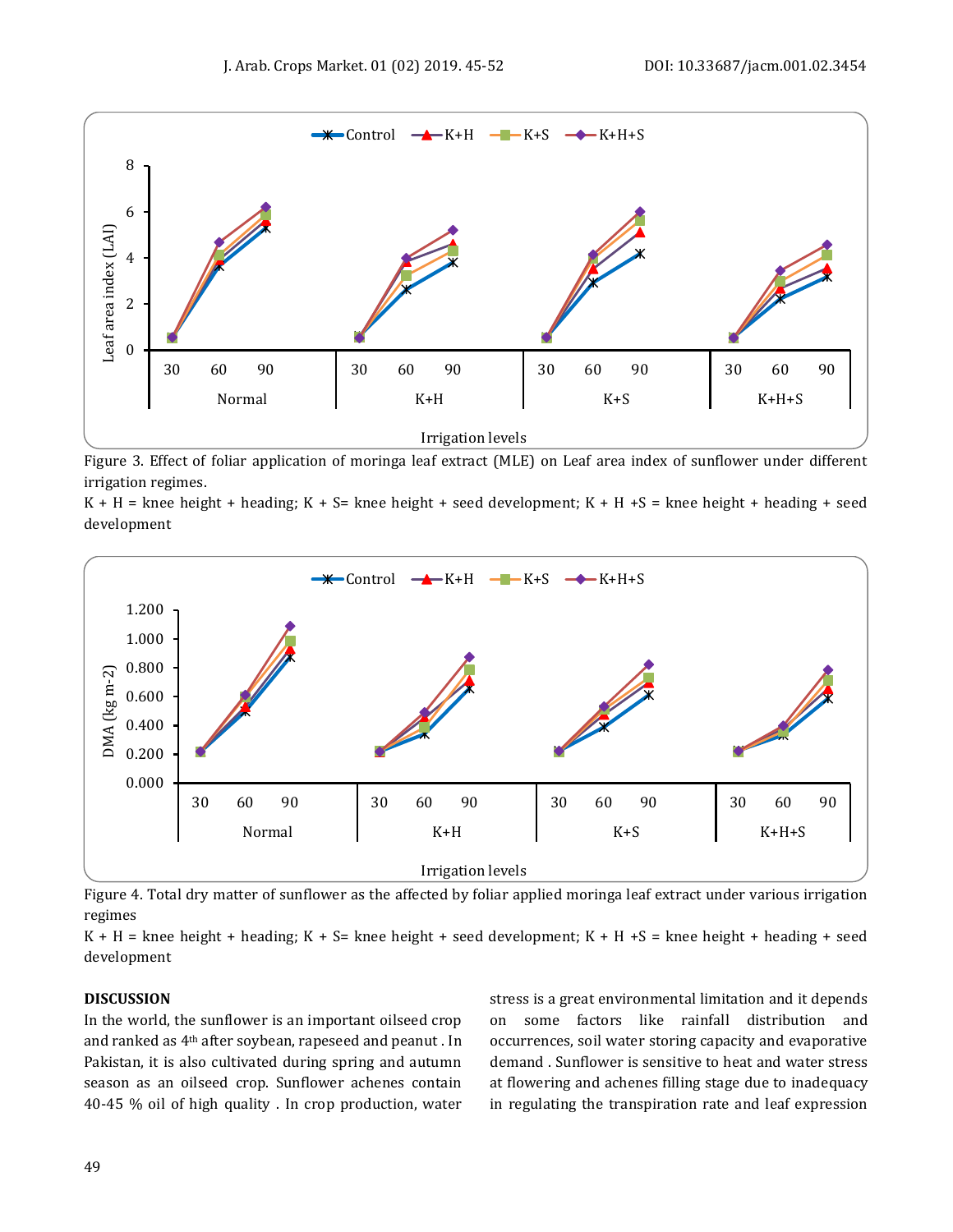under deficient availability of soil moisture . In minimum rainfall, region yield is eventually decreasing significantly due to a reduction in soil moisture which causes the leaf wilting . reported that oil quality and achenes yield of sunflower is reducing greatly due to moisture stress. Plant height reduces in case of drought stress at vegetative stage . reported that in sunflower severe drought stress reduces net assimilation rate (NAR) which results in stunted growth. In sunflower drought stress is responsible for the reduction in chlorophyll synthesis which results in less production of photoassimilates ( . , and reported that when drought stress is subjected at the vegetative stage in sunflower, it effects on carbon capturing and physiological parameters. Leaf area duration (LAD) and crop growth rate (CGR) is reduced when drought stress is subjected at critical stages of sunflower-like knee height, seed development and at heading stage.

Plant growth can be enhanced by exogenous application of plant growth regulators (PGR) like auxins, zeatin, cytokinin and vitamin-c. But the artificial application of these compounds is very costly. The scientist start work on exploring natural plant extract that contains these plant growth regulators which can improve the crop yield. A substantial amount of zeatin is available in extract of moringa leaves . Moringa leaf extract (MLE) not only improve plant growth and development but it also improves crop yield . Culver reported that foliar application of moringa leaf extract (MLE) improves plant height. concluded that maximum height in sunflower is the result of zeatin present in the moringa leaf extract. Presence of cytokinins, acrobats, phenol and minerals like calcium and potassium in the extract of moringa leaf is responsible for the enhancement of crop growth rate in sunflower. Increase in leaf area index under drought or normal condition might be responsible due to presence of growth enhancer in moringa leaf extract .

# **CONCLUSION**

It was concluded that drought stress in sunflower at knee height+ heading+ seed development is most detrimental for growth and development. Also, three foliar application of moringa leaf extract (MLE) at height+ heading+ seed development under normal irrigation boost up the crop yield and high quality of seed can be obtained. Furthermore, more research is recommended on the exogenous application of moringa leaf extract (MLE) to confirm the results.

# **REFERENCES**

- Buriro, M, AS Sanjrani, QI Chachar, NA Chachar, SD Chachar, B Buriro, AW Gandahi, and T Mangan. "Effect of Water Stress on Growth and Yield of Sunflower." *Journal of Agricultural Technology* 11, no. 7 (2015): 1547-63.
- Cechin, Inês, Guilherme Sementili Cardoso, Terezinha de Fátima FUMIS, and Natália Corniani. "Nitric Oxide Reduces Oxidative Damage Induced by Water Stress in Sunflower Plants. Bragantia [Online]. 2015, Vol. 74, N. 2." SciELO Brasil, 2015.
- Culver, Mvumi, Tagwira Fanuel, and Albert Z Chiteka. "Effect of Moringa Extract on Growth and Yield of Tomato." *Greener Journal of Agricultural Sciences*  2, no. 5 (2012): 207-11.
- El Awady, A. "Moringa Tree: Nature, S Phamarcy." *InterNet Site http://archive.islamonline.net*  (2003).
- Elsheikh, Eman Rahamtalla Ahmed, Bart Schultz, Hussein Suliman Adam, and Abraham Mehari Haile. "Crop Water Productivity for Sunflower under Different Irrigation Regimes and Plant Spacing in Gezira Scheme, Sudan." *Journal of Agriculture and Environment for International Development (JAEID)* 109, no. 2 (2015): 221-33.
- Fahey, Jed W. "Moringa Oleifera: A Review of the Medical Evidence for Its Nutritional, Therapeutic, and Prophylactic Properties. Part 1." *Trees for life Journal* 1, no. 5 (2005): 1-15.
- Farooq, Muhammad, M Hussain, Abdul Wahid, and KHM Siddique. "Drought Stress in Plants: An Overview." In *Plant Responses to Drought Stress*, 1-33: Springer, 2012.
- Flexas, J, J Bota, F Loreto, G Cornic, and TD Sharkey. "Diffusive and Metabolic Limitations to Photosynthesis under Drought and Salinity in C3 Plants." *Plant biology* 6, no. 3 (2004): 269-79.
- Foidl, Nikolaus, HPS Makkar, and K Becker. "The Potential of Moringa Oleifera for Agricultural and Industrial Uses." *The miracle tree: The multiple attributes of Moringa* (2001): 45-76.
- Fuglie, LJ. "Echos Technical Note. Biomassa.@ Ibw. Com. In." (2000).
- Garcia-Lopez, J, Ignacio J Lorite, R García-Ruiz, and J Domínguez. "Evaluation of Three Simulation Approaches for Assessing Yield of Rainfed Sunflower in a Mediterranean Environment for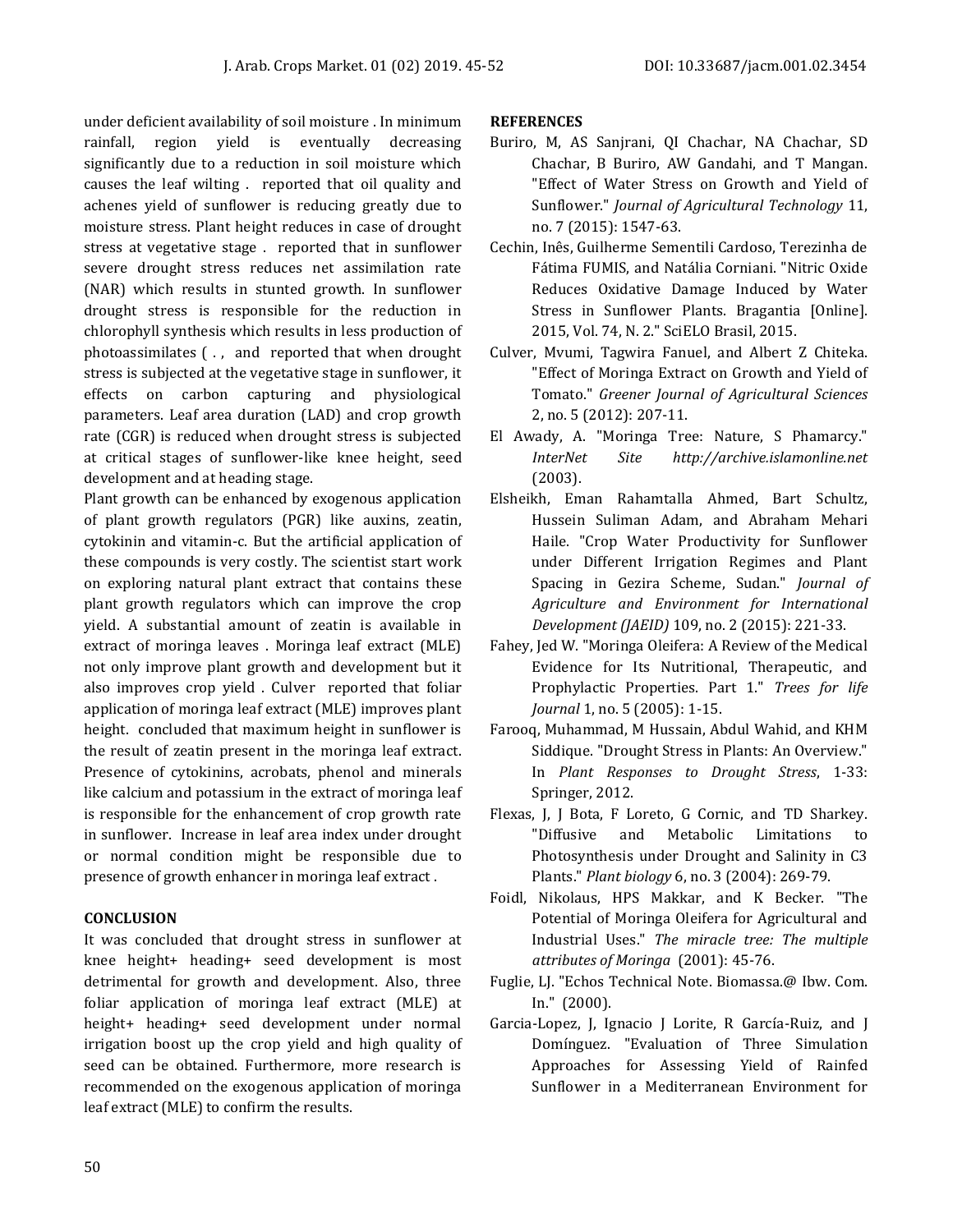Climate Change Impact Modelling." *Climatic change* 124, no. 1-2 (2014): 147-62.

- Government of Pakistan. "Pakistan Oilseed Development Board." In *Economic Survey of Pakistan 2012-13*. Islamabad, Pakistan: Ministry of National Food Security and Research. Pakistan Bureau of statistics, 2013.
- ———. "Pakistan Oilseed Development Board." In *Economic Survey of Pakistan 2019-20*. Islamabad, Pakistan: Ministry of National Food Security and Research. Pakistan Bureau of statistics, 2020.
- Hossain, MI, A Khatun, MSA Talukder, MMR Dewan, and MS Uddin. "Effect of Drought on Physiology and Yield Contributing Characters of Sunflower." *Bangladesh Journal of Agricultural Research* 35, no. 1 (2010): 113-24.
- Ibrahim, MFM, A Faisal, and SA Shehata. "Calcium Chloride Alleviates Water Stress in Sunflower Plants through Modifying Some Physio-Biochemical Parameters." *Am Eurasian J Agric Environ Sci* 16 (2016): 677-93.
- Iqbal, N, M Ashraf, and MY Ashraf. "Influence of Exogenous Glycine Betaine on Gas Exchange and Biomass Production in Sunflower (Helianthus Annuus L.) under Water Limited Conditions." *Journal of Agronomy and Crop Science* 195, no. 6 (2009): 420-26.
- Pandey, Sushil, and Humnath Bhandari. "Drought, Coping Mechanisms and Poverty." *IFAD Occasional Papers* (2009).
- Price, Martin L. "The Moringa Tree." *ECHO technical note*  17391 (2007): 1-19.
- Rodriguez, DJ de, DBS Philips, Raúl Rodriguez-García, and José Luis Angulo-Sánchez. "Grain Yield and Fatty Acid Composition of Sunflower Seed for Cultivars Developed under Dry Land Conditions." *Trends in new crops and new uses. American Society for Horticultural Science Press, Alexandria*  (2002): 139-42.
- Soleimanzadeh, Hossein. "Response of Sunflower (Helianthus Annuus L.) to Selenium Application under Water Stress." *World Applied Sciences Journal* 17, no. 9 (2012): 1115-19.
- Taiz, L, and Eduardo Zeiger. "Plant Physiology. Sinauer Assoc." *Inc. Publ., Sunderland, Mass.* (2002): 1- 690.
- Wery, J, SN Silim, EJ Knights, RS Malhotra, and R Cousin. "Screening Techniques and Sources of Tolerance to Extremes of Moisture and Air Temperature in Cool Season Food Legumes." In *Expanding the Production and Use of Cool Season Food Legumes*, 439-56: Springer, 1994.
- Yasmeen, A, SMA Basra, I Afzal, and M Farooq. "Effect of Natural and Synthetic Growth Enhancers on Antioxidant Status of Wheat under Saline Conditions." *Plant Growth Regul. Revision submitted* (2012).
- Yasmeen, Azra, Shahzad Maqsood Ahmed Basra, Rashid Ahmad, and Abdul Wahid. "Performance of Late Sown Wheat in Response to Foliar Application of Moringa Oleifera Lam. Leaf Extract." *Chilean Journal of Agricultural Research* 72, no. 1 (2012): 92.

**Publisher's note:** EScience Press remains neutral with regard to jurisdictional claims in published maps and institutional affiliations.



**Open Access** This article is licensed under a Creative Commons Attribution 4.0 International License, which permits use, sharing, adaptation, distribution and reproduction in any medium or format, as long as you give appropriate credit to the original author(s) and the source, provide a link to the Creative Commons license and

indicate if changes were made. The images or other third-party material in this article are included in the article's Creative Commons license, unless indicated otherwise in a credit line to the material. If material is not included in the article's Creative Commons license and your intended use is not permitted by statutory regulation or exceeds the permitted use, you will need to obtain permission directly from the copyright holder. To view a copy of this license, visit <http://creativecommons.org/licenses/by/4.0/>.

© The Author(s) 2019.